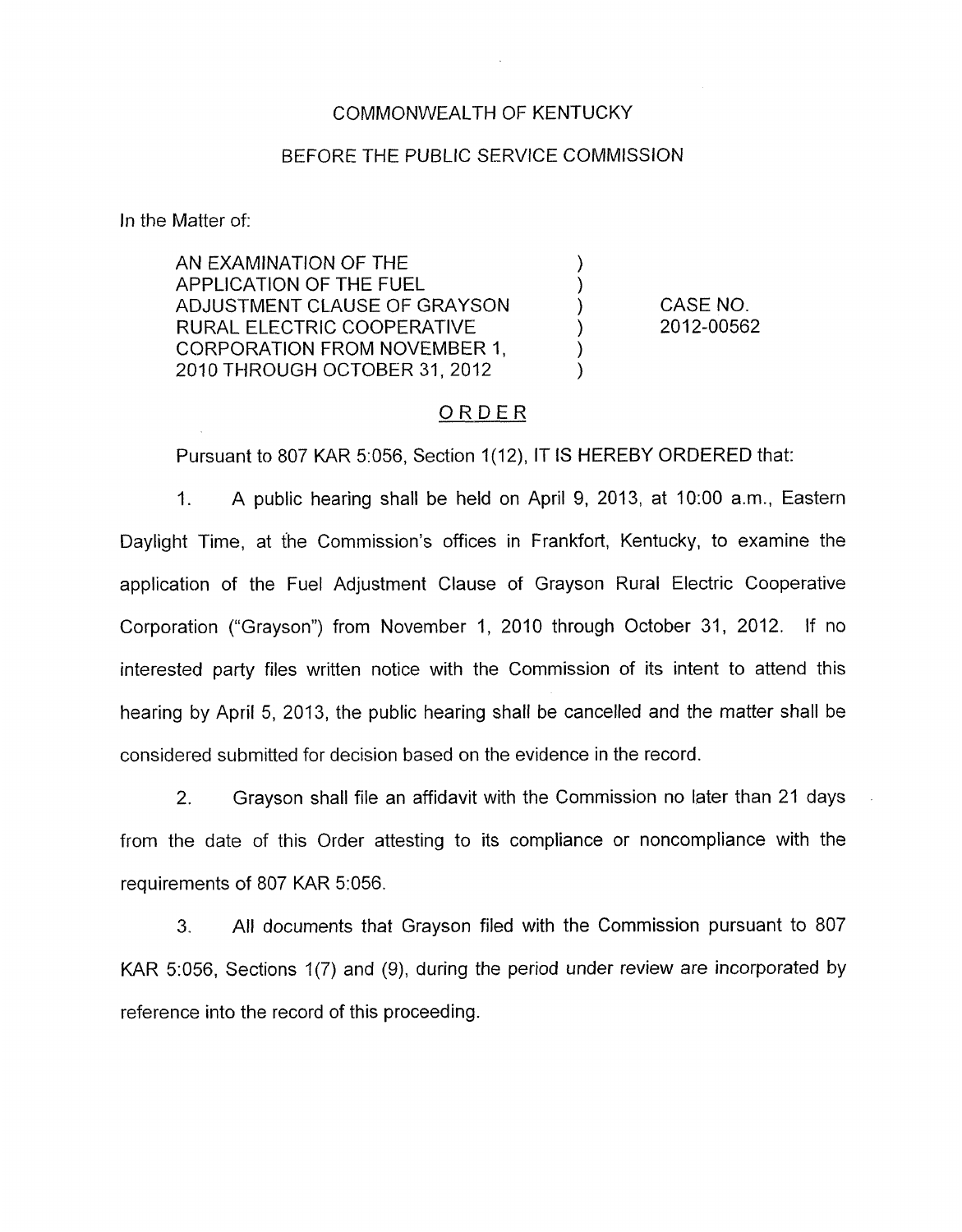4. Grayson shall publish the following notice not less than 7 days or more than 21 days prior to the public hearing in a newspaper of general circulation in its service areas or in a trade publication or newsletter going to all customers. Grayson shall also file an Affidavit of Publication of Hearing Notice with the Commission no later than April 5, 2013.

> A public hearing will be held on Tuesday, April 9, 2013, at 1O:OO a.m., Eastern Daylight Time, at the offices of the Kentucky Public Service Commission, 211 Sower Boulevard, Frankfort, Kentucky, to examine the application of the Fuel Adjustment Clause of Grayson Rural Electric Cooperative Corporation for the period November 1, 2010 through October 31, 2012. Individuals interested in attending this hearing shall notify the Kentucky Public Service Commission in writing of their intent to attend no later than April 5, 2013. If no notices of intent to attend are received by that date, this hearing will be cancelled and the matter shall be considered submitted for decision based on the evidence in the record. Written notice of intent to attend this hearing should be sent to: Executive Director, Kentucky Public Service Commission, P.O. Box 615, Frankfort, Kentucky 40602.

5. The official record of the proceeding shall be by video only.

6. a. Grayson shall file with the Commission, no later than 30 days from the date of this Order, its responses to all information requested in the Appendix to this Order. Responses to requests for information shall be appropriately bound, tabbed and indexed and shall include the name of the witness responsible for responding to the questions related to the information provided, with copies to all parties of record and the original and six copies to the Commission. When numerous sheets are required for an item, each sheet should be appropriately indexed, e.g., Item  $1(a)$ , Sheet 2 of 6.

b. Each response shall be answered under oath or, for representatives of a public or private corporation or a partnership or association or a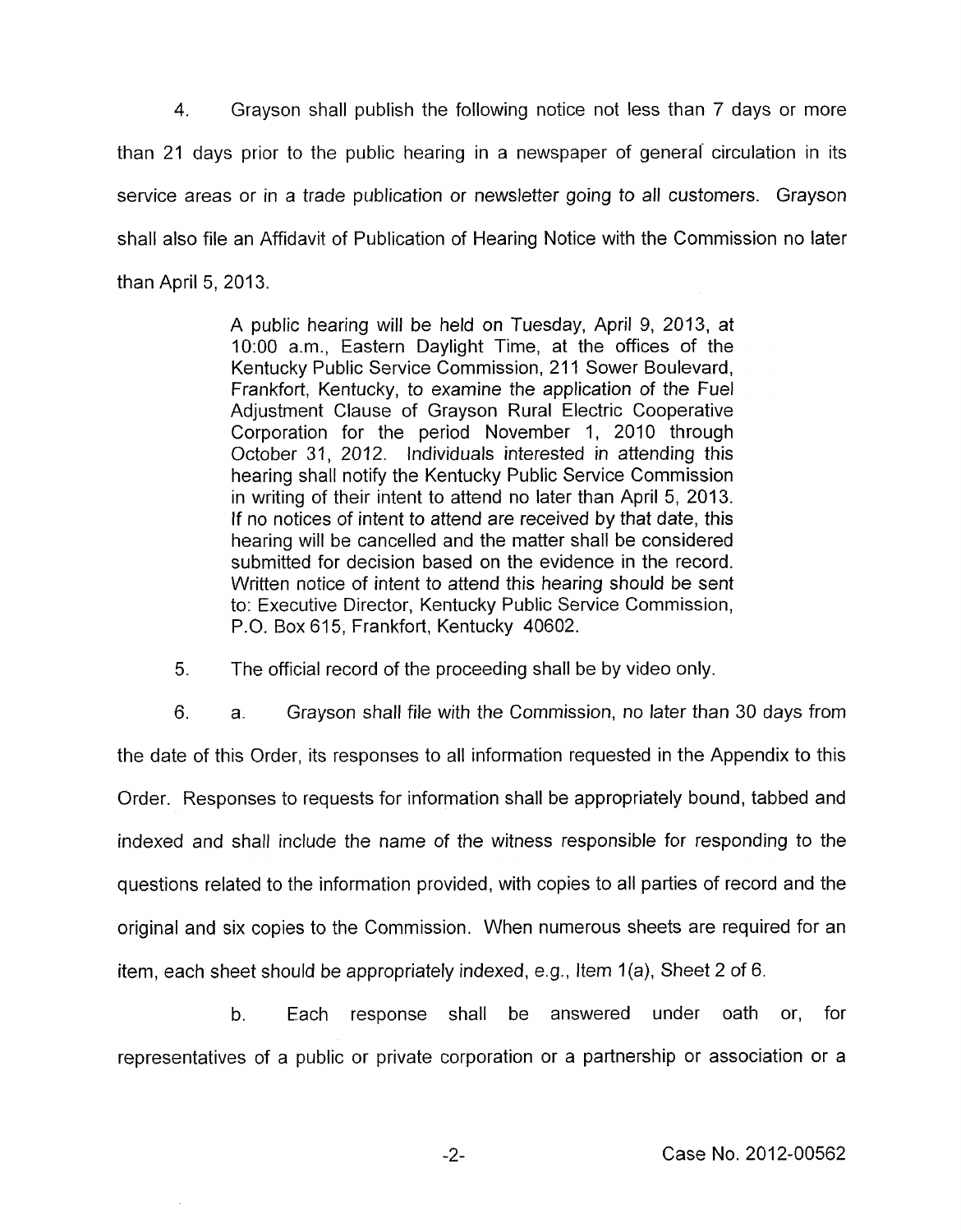governmental agency, be accompanied by a signed certification of the preparer or person supervising the preparation of the response on behalf of the entity that the response is true and accurate to the best of that person's knowledge, information, and belief formed after a reasonable inquiry.

c. A party shall make timely amendment to any prior response if it obtains information which indicates that the response was incorrect when made or, though correct when made, is now incorrect in any material respect.

d. For any request to which a party fails or refuses to furnish all or part of the requested information, that party shall provide a written explanation of the specific grounds for its failure to completely and precisely respond.

e. Careful attention should be given to copied material to ensure that it is legible.

By the Commission

d **ENTERED** FEB 11 2013 **ICKY PUBLIC** 

**ATTES** Executi jind*ét*idi

Case No. 2012-00562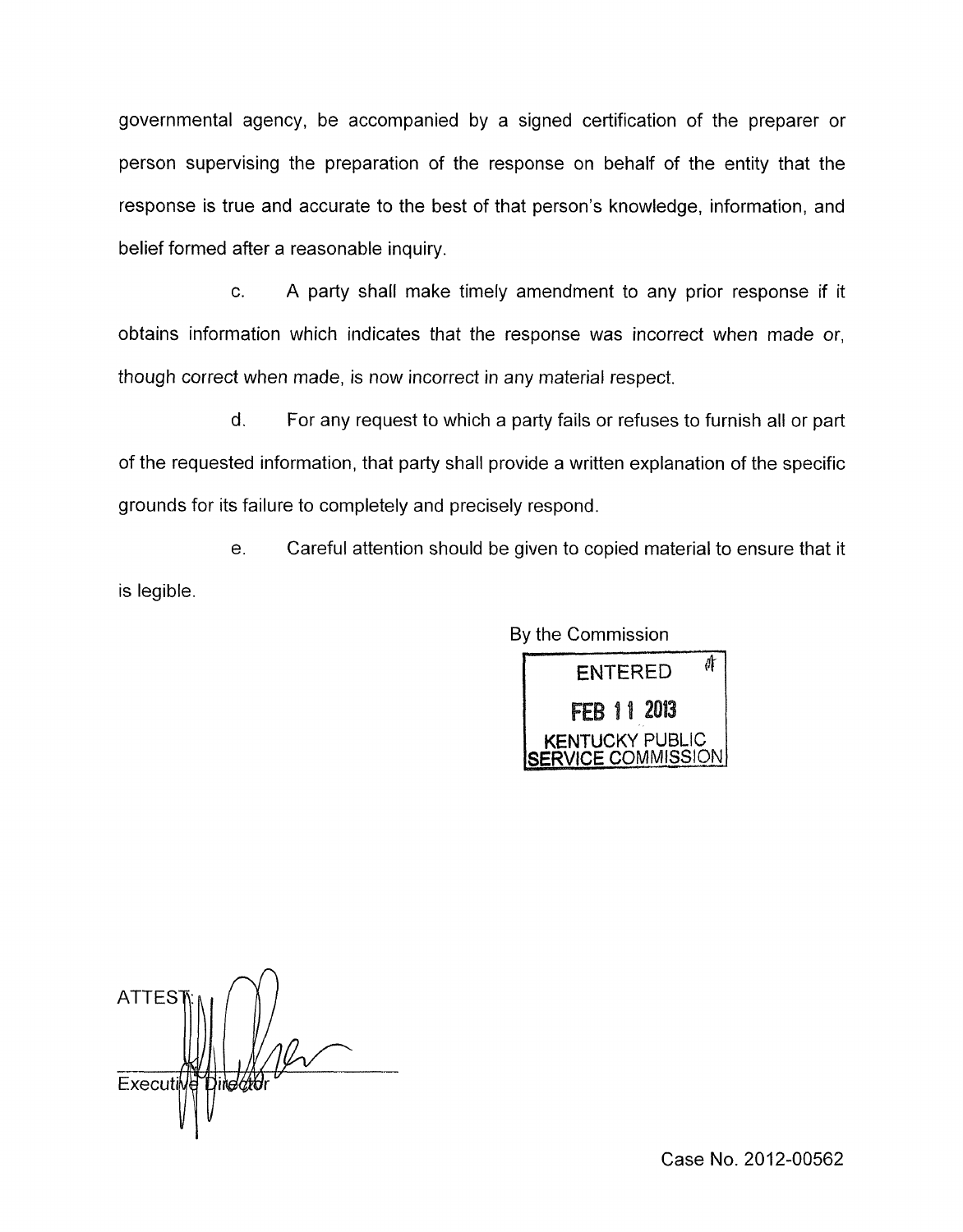## APPENDIX

# APPENDIX TO AN ORDER OF THE KENTUCKY PUBLIC SERVICE COMMISSION IN CASE NO. 2012-00562 DATED FEB 1 1 2013

1. a. Provide a schedule of the calculation of the 12-month average line loss, by month, for November 2010 through October 2012.

b. Describe the measures that Grayson has taken to reduce line loss during this period.

2. Provide Grayson's monthly revenue reports (monthly billing summaries) showing the total revenue collected, including adjustments under the Fuel Adjustment Clause, as reported in Grayson's monthly filings required by the Commission from November 1, 2010 through October 31, 2012.

**3.** Provide a schedule showing the calculation of the increase or decrease in Grayson's base fuel costs per kWh as proposed by its wholesale electric supplier adjusted for Grayson's 12-month average line loss for November 2010 through October 2012.

**4.** Provide a schedule of the present and proposed rates that Grayson seeks to change, pursuant to 807 KAR 5:056, as calculated in Item 3 above, shown in comparative form.

5. Provide a statement showing, by cross-outs and italicized inserts, all proposed changes in rates. A copy of the current tariff may be used.